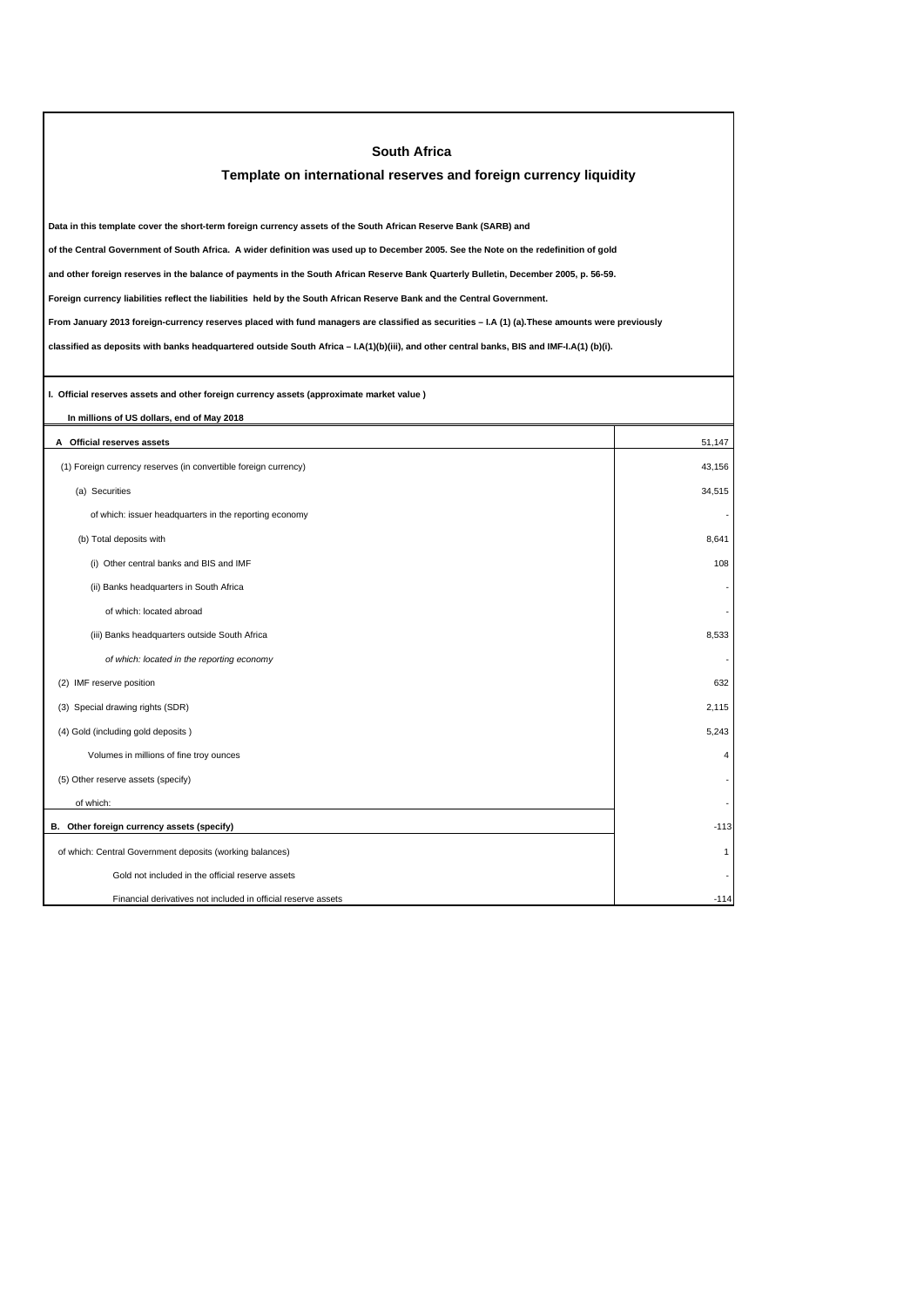| II. Predetermined short term net drains on foreign currency assets (nominal value) p.2                                                                               |                                                |                |                                            |                                        |  |
|----------------------------------------------------------------------------------------------------------------------------------------------------------------------|------------------------------------------------|----------------|--------------------------------------------|----------------------------------------|--|
| In millions of US dollars, end of May 2018                                                                                                                           |                                                |                |                                            |                                        |  |
|                                                                                                                                                                      | Maturity Breakdown(residual maturity)<br>Total |                |                                            |                                        |  |
|                                                                                                                                                                      | Up to one<br>year                              | Up to 1 month  | More than 1<br>month and up to<br>3 months | More than 3 months and up<br>to 1 year |  |
| 1. Foreign currency loans, securities and deposits                                                                                                                   |                                                |                |                                            |                                        |  |
| of which: SARB                                                                                                                                                       |                                                |                |                                            |                                        |  |
| Outflows (-)<br>Principal                                                                                                                                            |                                                |                |                                            |                                        |  |
| $(\cdot)$<br>Interest                                                                                                                                                |                                                |                |                                            |                                        |  |
| Inflows $(+)$<br>Principal                                                                                                                                           |                                                |                |                                            |                                        |  |
| Interest<br>$(+)$                                                                                                                                                    |                                                |                |                                            |                                        |  |
| <b>Central Government</b>                                                                                                                                            |                                                |                |                                            |                                        |  |
| Outflows (-)<br>Principal                                                                                                                                            | $-1,872$                                       |                |                                            | $-1,872$                               |  |
| Interest<br>$(\cdot)$                                                                                                                                                | $-892$                                         | $-15$          | $-84$                                      | $-793$                                 |  |
| Inflows<br>Principal<br>$(+)$                                                                                                                                        |                                                |                |                                            |                                        |  |
| $(+)$<br>Interest                                                                                                                                                    |                                                |                |                                            |                                        |  |
|                                                                                                                                                                      |                                                |                |                                            |                                        |  |
| 2. Aggregate short and long positions in forwards and futures in foreign currencies vis-à-vis<br>the domestic currency (including the forward leg of currency swaps) |                                                |                |                                            |                                        |  |
| (a) Short positions (-) (Net per period)                                                                                                                             |                                                |                |                                            |                                        |  |
| (b) Long positions (+) (Net per period)                                                                                                                              | 1,918                                          | 1,065          | 326                                        | 527                                    |  |
| 3 Other (specify)                                                                                                                                                    | $\overline{2}$                                 | $\overline{2}$ |                                            |                                        |  |
| (a) Other accounts payable (-) (Net per period)                                                                                                                      |                                                |                |                                            |                                        |  |
| Other accounts receivable (+) (Net per period)                                                                                                                       | $\overline{2}$                                 | $\overline{2}$ |                                            |                                        |  |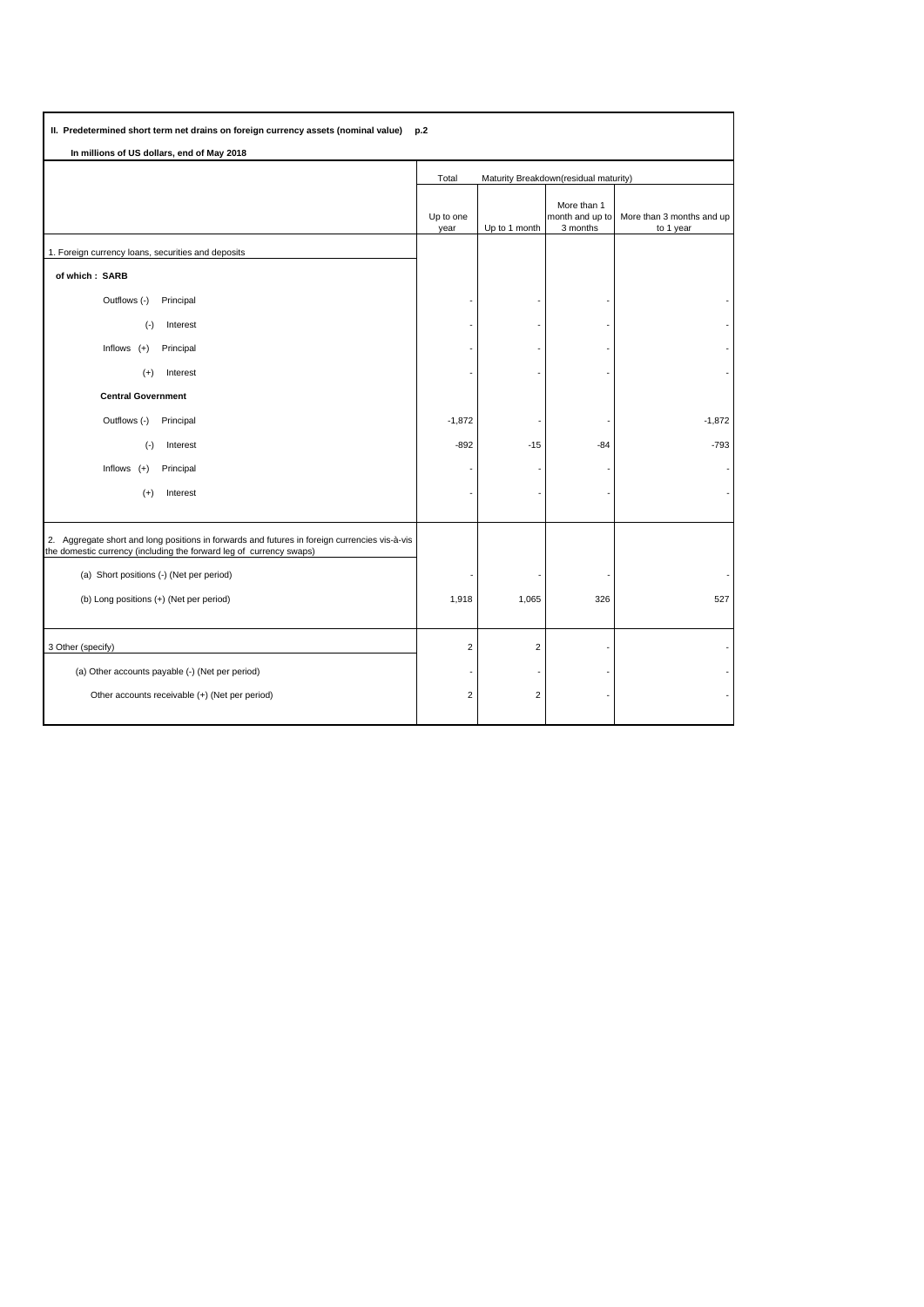| III. Contingent short-term net drains on foreign currency assets (nominal value) |                                                                                             |              |                                        |                                            |                                        |
|----------------------------------------------------------------------------------|---------------------------------------------------------------------------------------------|--------------|----------------------------------------|--------------------------------------------|----------------------------------------|
|                                                                                  | In millions of US dollars, end of May 2018                                                  |              |                                        |                                            |                                        |
|                                                                                  |                                                                                             | Total        | Maturity breakdown (residual maturity) |                                            |                                        |
|                                                                                  |                                                                                             | Up to 1 year | Up to 1 month                          | More than 1<br>month and up to<br>3 months | More than 3 months and up<br>to 1 year |
|                                                                                  | 1. Contingent liabilities in foreign currency                                               |              |                                        |                                            |                                        |
|                                                                                  | (a) Collateral guarantees on debt falling due within 1 year                                 |              |                                        |                                            |                                        |
|                                                                                  | (b) Other contingent liabilities                                                            | $-237$       | -8                                     | $-79$                                      | $-150$                                 |
|                                                                                  | of which: Central Government                                                                |              |                                        |                                            |                                        |
|                                                                                  | Principal                                                                                   | $-103$       | $-2$                                   | $-48$                                      | -53                                    |
|                                                                                  | Interest                                                                                    | $-134$       | -6                                     | $-31$                                      | $-97$                                  |
|                                                                                  |                                                                                             |              |                                        |                                            |                                        |
|                                                                                  | 2. Foreign currency securities issued with embedded options (puttable bonds)                |              |                                        |                                            |                                        |
|                                                                                  | 3. Undrawn, unconditional credit lines provided by                                          |              |                                        |                                            |                                        |
|                                                                                  | (a) other central banks and international organisations                                     |              |                                        |                                            |                                        |
|                                                                                  | $BIS (+)$                                                                                   |              |                                        |                                            |                                        |
|                                                                                  | IMF $(+)$                                                                                   |              |                                        |                                            |                                        |
| (b) banks and other financial institutions headquartered in South Africa         |                                                                                             |              |                                        |                                            |                                        |
|                                                                                  | (c) banks and other financial institutions headquartered outside South Africa (+)           |              |                                        |                                            |                                        |
|                                                                                  |                                                                                             |              |                                        |                                            |                                        |
|                                                                                  | 4. Aggregate short and long positions of options in foreign vis-à-vis the domestic currency |              |                                        |                                            |                                        |
| (a)                                                                              | Short positions                                                                             |              |                                        |                                            |                                        |
|                                                                                  | (i) Bought puts                                                                             |              |                                        |                                            |                                        |
|                                                                                  | (ii) Written puts                                                                           |              |                                        |                                            |                                        |
| (b)                                                                              | Long positions                                                                              |              |                                        |                                            |                                        |
|                                                                                  | (i) Bought puts                                                                             |              |                                        |                                            |                                        |
|                                                                                  | (ii) Written puts                                                                           |              |                                        |                                            |                                        |
|                                                                                  |                                                                                             |              |                                        |                                            |                                        |